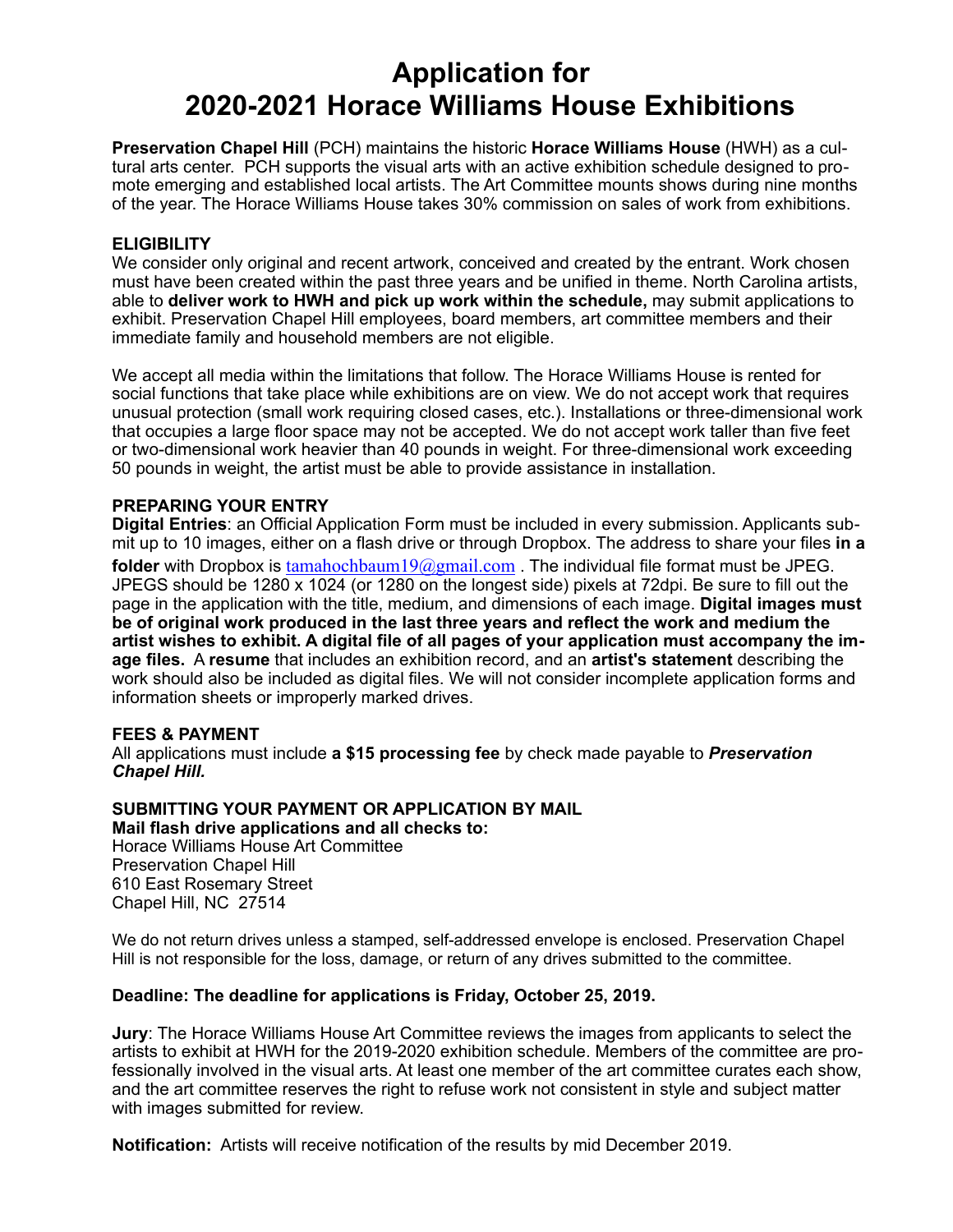# **Application for 2020-2021 Horace Williams House Exhibitions**

**Deadline: Friday, October 25, 2019**

**A complete application must include this entry form, 10 JPEG images submitted either by Dropbox to this address:** [tamahochbaum19@gmail.com](mailto:tamahochbaum19@gmail.com) **or on a flash drive (JPEGS should be 1280 x 1024 pixels at 72dpi), a stamped, self-addressed envelope for return of drive, and a \$15 processing fee (check or cash). Please write the check payable to** *Preservation Chapel Hill***. There is a \$25 charge for returned checks. You may also submit a resume that includes an exhibition record and an artist's statement. It is important that all materials are submitted digitally. A hard copy of this page with signature should be included and sent to HWH with your payment.** 

| <b>Name</b>           |                     |                          |
|-----------------------|---------------------|--------------------------|
| <b>Street address</b> | <b>City</b>         | <b>State</b><br>Zip code |
| <b>Email address</b>  | Telephone number(s) |                          |

## (**Signature)**

**Please type all information for each image. Submit by Dropbox to:**  [tamahochbaum19@gmail.com](mailto:tamahochbaum19@gmail.com) **. Remember to number each image with the number that corresponds to the list below**.

|    | <b>Title</b> | <b>Medium</b>                                                                                                        | <b>Dimensions</b>                                                                                                     | <b>Date</b> |
|----|--------------|----------------------------------------------------------------------------------------------------------------------|-----------------------------------------------------------------------------------------------------------------------|-------------|
|    |              |                                                                                                                      |                                                                                                                       |             |
| 2. |              |                                                                                                                      |                                                                                                                       |             |
| 3. |              |                                                                                                                      | <u> 1989 - Jan Samuel Barbara, margaret e popularista e popularista e popularista e popularista e popularista e p</u> |             |
| 4. |              | <u> 1980 - Jan James James Barnett, martin de la política de la propia de la propia de la propia de la propia de</u> |                                                                                                                       |             |
|    |              |                                                                                                                      |                                                                                                                       |             |
|    |              |                                                                                                                      | $6.$ $\overline{\phantom{a}}$                                                                                         |             |
|    |              |                                                                                                                      | 7.                                                                                                                    |             |
|    |              |                                                                                                                      |                                                                                                                       |             |
| 9. |              | <u> 1980 - Andrea Andrewski, fransk politik (d. 1980)</u>                                                            |                                                                                                                       |             |
|    |              |                                                                                                                      |                                                                                                                       |             |

On the next page is a schedule of exhibition times for 2020-2021. Please list on the schedule page any times when you **cannot** exhibit.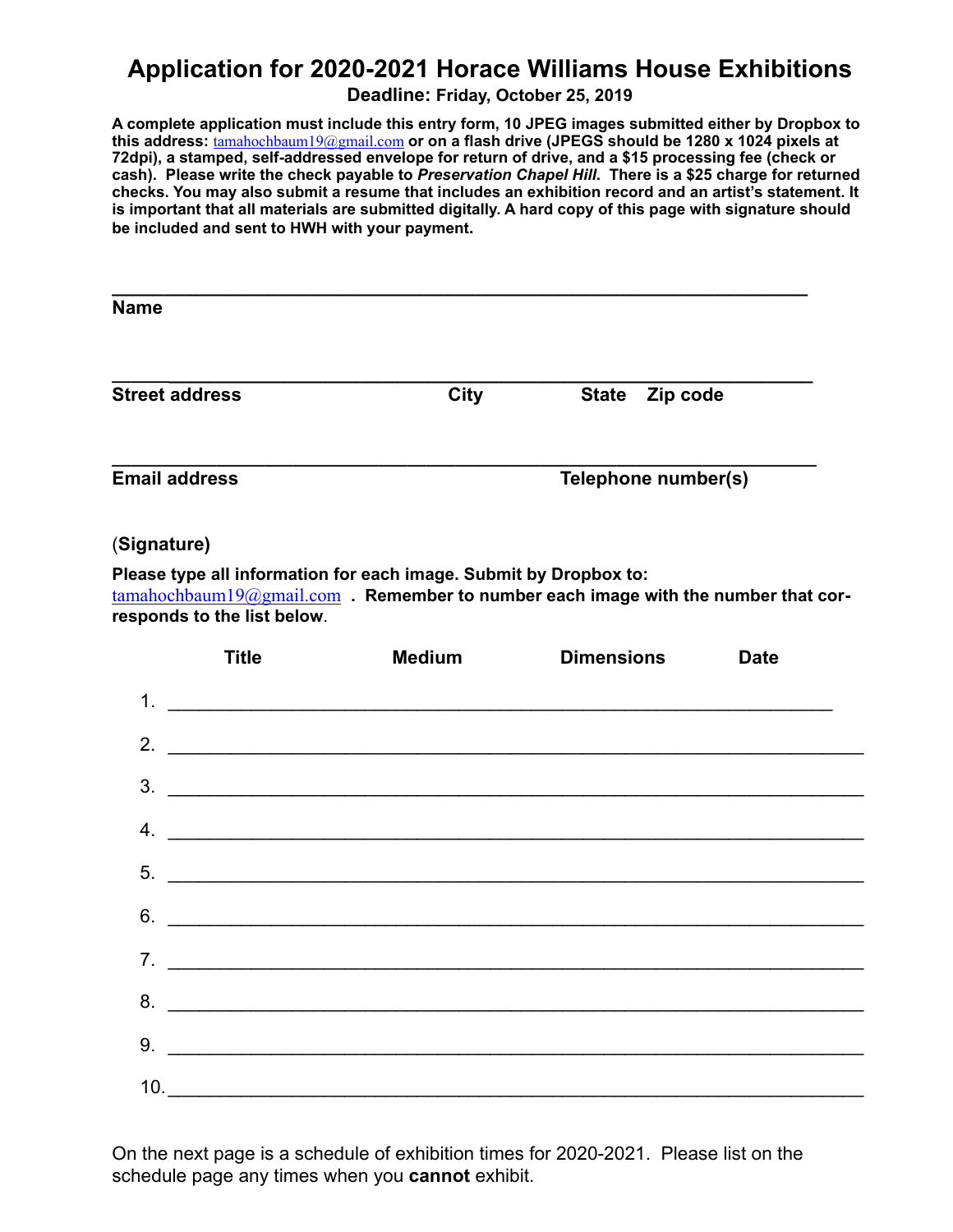# **Application for 2020-2021 Horace Williams House Exhibitions**

# **Proposed 2020-2021 Exhibition Schedule (Subject to change)**

## **2020**

**August 2 – August 30 Delivery of work: by Wednesday, July 29**

**October 4 – November 22 Delivery of work: by Wednesday, September 30** 

### **2021**

**January 3 - January 31 Delivery of work: by Wednesday, December 30** 

**February 7 – March 14 Delivery of work: by Wednesday, February 3** 

**March 21 - April 25 Delivery of work: by Wednesday, March 17** 

**May 2 - May 30 Delivery of work: by Wednesday, April 28**

**June 6 – July 25 Delivery of work: by Wednesday, June 2**